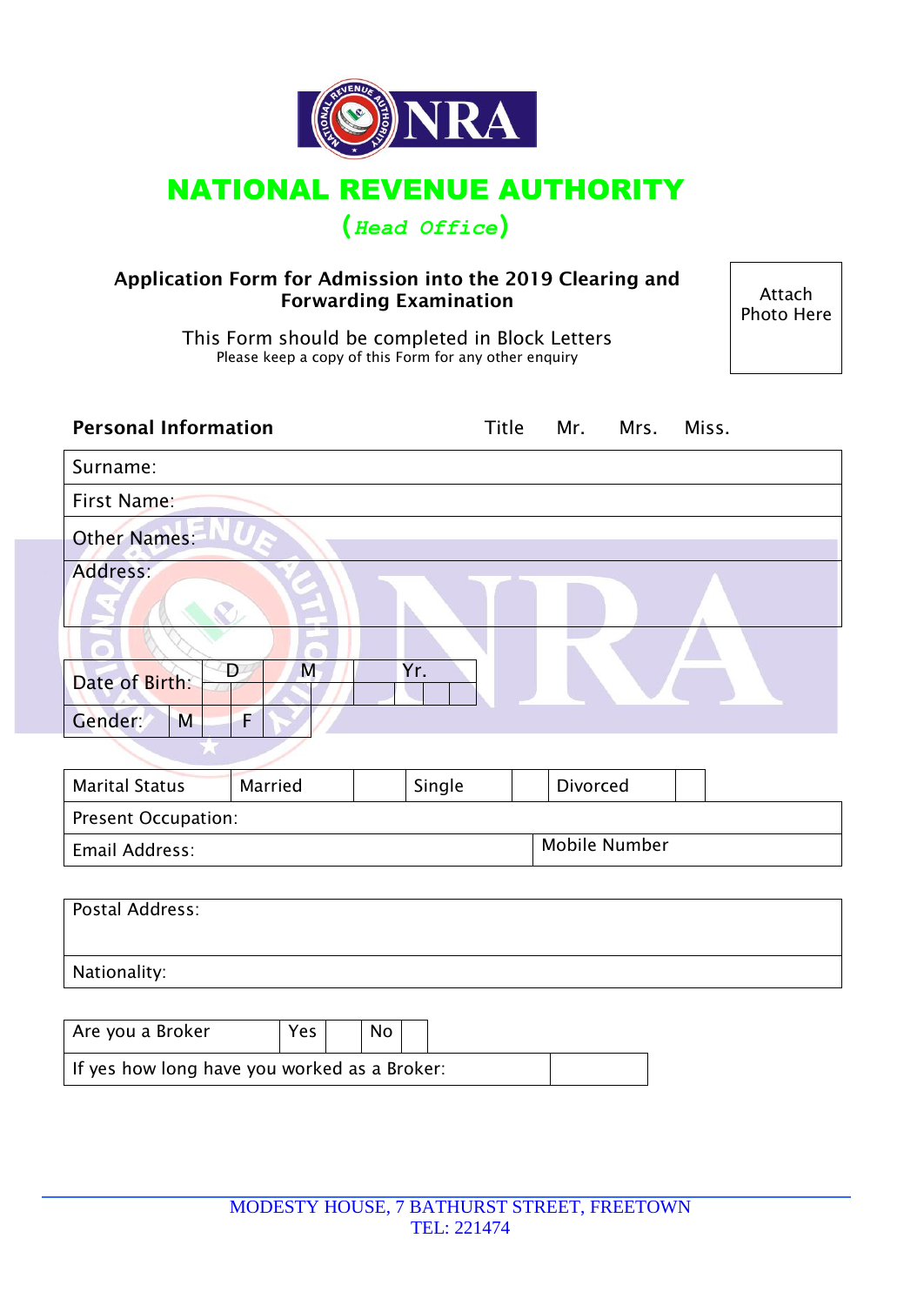

# NATIONAL REVENUE AUTHORITY

## **(***Head Office***)**

### **Work Experience Information**

| Employer | Job Title | <b>Employer Address</b> | Duration |
|----------|-----------|-------------------------|----------|
|          |           |                         |          |
|          |           |                         |          |
|          |           |                         |          |

## **Other Educational Qualification(s)**

| Name of Institution                                                                      | Year | Qualifications |  |  |  |  |
|------------------------------------------------------------------------------------------|------|----------------|--|--|--|--|
|                                                                                          |      |                |  |  |  |  |
|                                                                                          |      |                |  |  |  |  |
|                                                                                          |      |                |  |  |  |  |
| <b>Declaration</b>                                                                       |      |                |  |  |  |  |
| I, Mr./Mrs./Miss.:<br>certify                                                            |      |                |  |  |  |  |
| that the information provided above is true and correct. I pledge to be held responsible |      |                |  |  |  |  |
| for authenticity and will bear any consequences for any false information provided.      |      |                |  |  |  |  |
|                                                                                          |      |                |  |  |  |  |
| Please Sign and Date this form here                                                      |      |                |  |  |  |  |
| Sign                                                                                     | Date |                |  |  |  |  |

#### **IMPORTANT**

Any applicant who makes false statement or withhold relevant information may be forbidden to take the exams.

Please attach a copy of your certificate (s)/results.